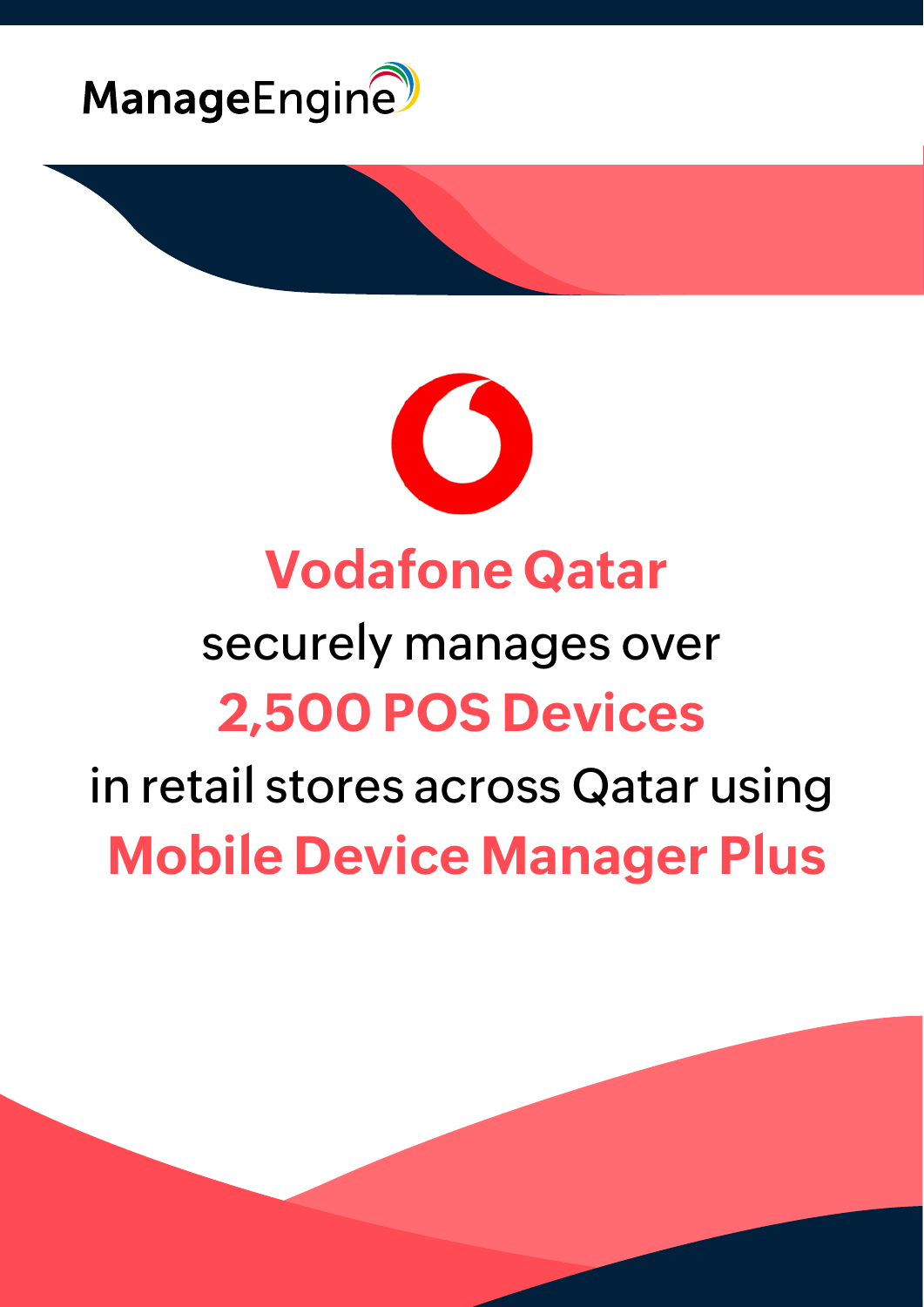**Company name:** Vodafone Qatar **Industry:** Telecommunications **Location:** Qatar **Mobile devices managed:** Over 2,500

#### **About the Company**

Commenced in 2009, Vodafone Qatar has more than 1.7 million mobile customers as of September 30, 2020 and is the second largest telecommunications provider in Qatar. Vodafone Qatar was the first business to connect people to 5G in Qatar and is committed to enhancing the quality of people's lives and developing the digital system and infrastructure that will contribute to Qatar's continued growth and prosperity.

The company's comprehensive range of product offerings include voice, messaging, data, fixed communications, IoT, and ICT managed services in Qatar. Vodafone Qatar's retail stores showcase the latest 5G devices, gaming consoles, and smart home solutions, such as smart locks, door sensors, motion sensors, and smart remotes. For a simplified, fast, and convenient checkout, Vodafone Qatar has installed point-of-sale (POS) devices in its retail stores.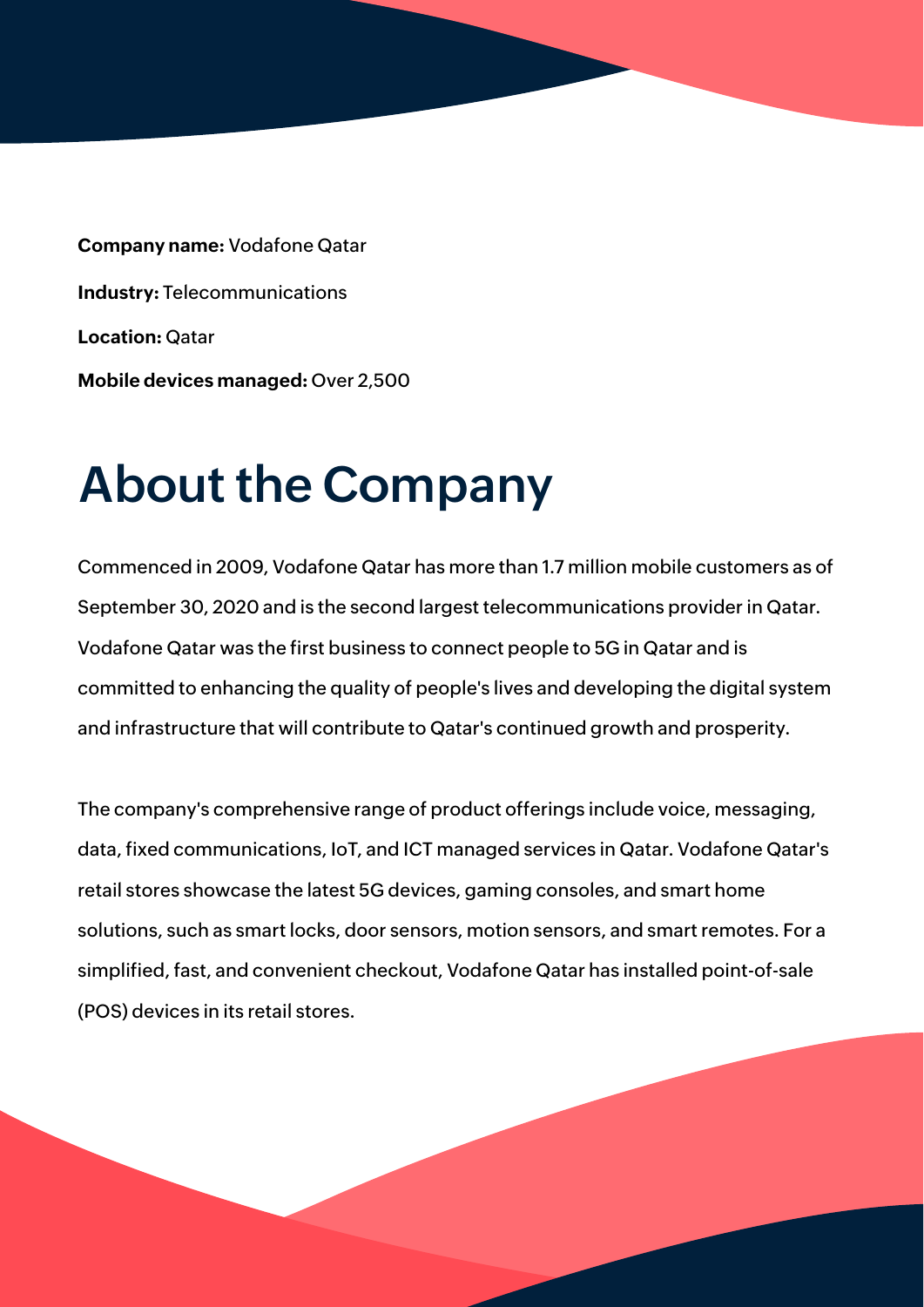# **Challenges**

Managing over 2,500 POS devices installed in multiple stores spread across the country and used by the field sales team is arduous, and this is exactly what Syed Ahmad Rasool, senior manager of technology security/HoC at Vodafone Qatar, and his team had to contend with. In order to simplify the management of these remote POS devices and resolve the following mobility challenges, Vodafone Qatar was on a lookout for a comprehensive, robust mobile device management solution to:

- Enhance the security of the POS devices to safeguard customers' personal 1. information processed through these devices.
- 2. Adhere to the organization's compliance requirements including ISO 27001.
- Offer remote support to remote employees in case of device issues to reduce 3. downtime and the number of site visits.
- Track the real-time location of their corporate devices to ensure the devices 4.were used only within the specified geolocation.